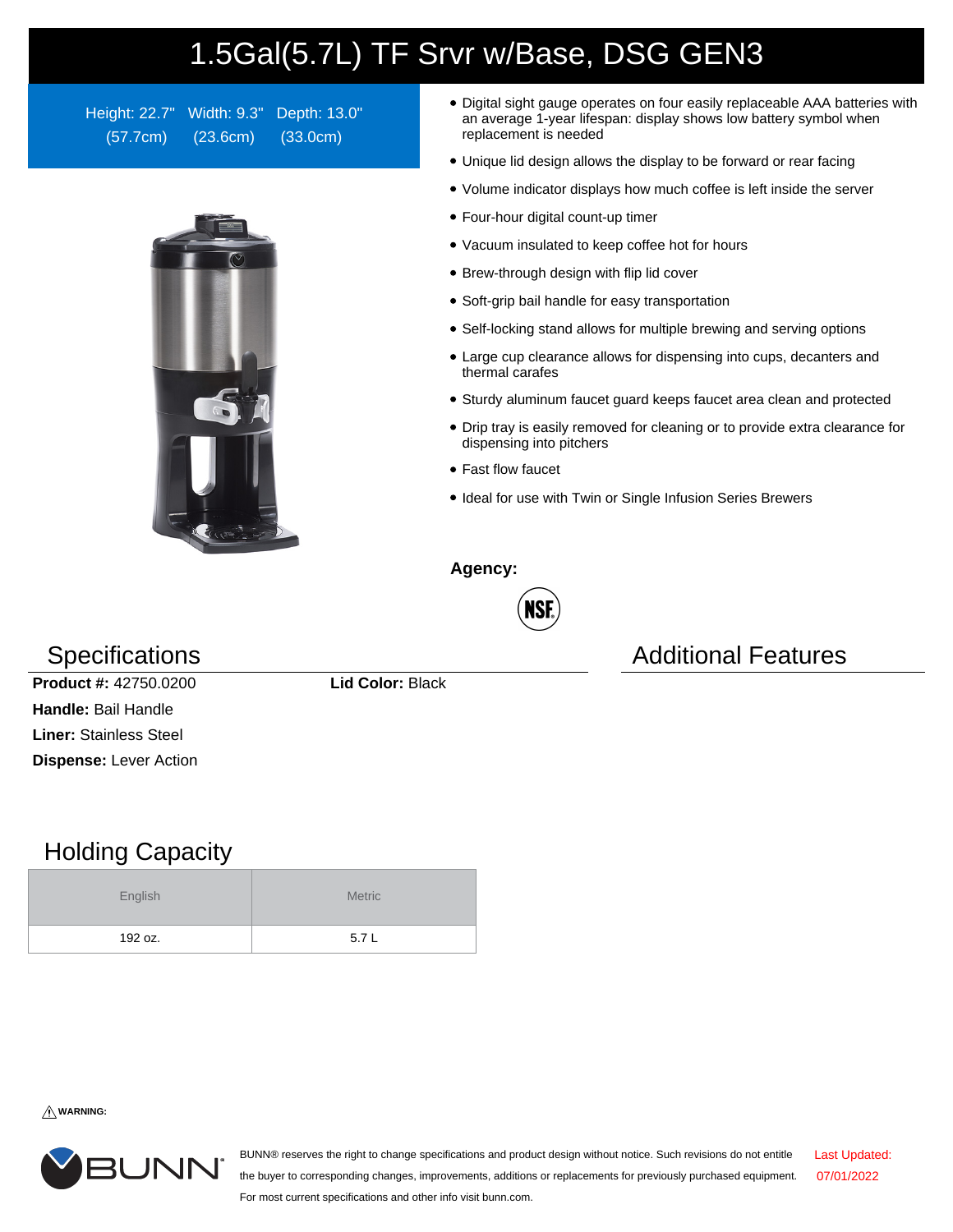

| Unit          |          |         | Shipping |            |            |          |            |                         |
|---------------|----------|---------|----------|------------|------------|----------|------------|-------------------------|
|               | Height   | Width   | Depth    | Height     | Width      | Depth    | Weight     | <b>Volume</b>           |
| English       | 22.7 in. | 9.3 in. | 13.0 in. | $15.3$ in. | $11.9$ in. | 25.2 in. | 14,600 lbs | $2.654$ ft <sup>3</sup> |
| <b>Metric</b> | 57.7 cm  | 23.6 cm | 33.0 cm  | 38.7 cm    | 30.3 cm    | 64.0 cm  | 6.623 kgs  | $0.075$ m <sup>3</sup>  |



BUNN® reserves the right to change specifications and product design without notice. Such revisions do not entitle the buyer to corresponding changes, improvements, additions or replacements for previously purchased equipment. For most current specifications and other info visit bunn.com.

Last Updated: 07/01/2022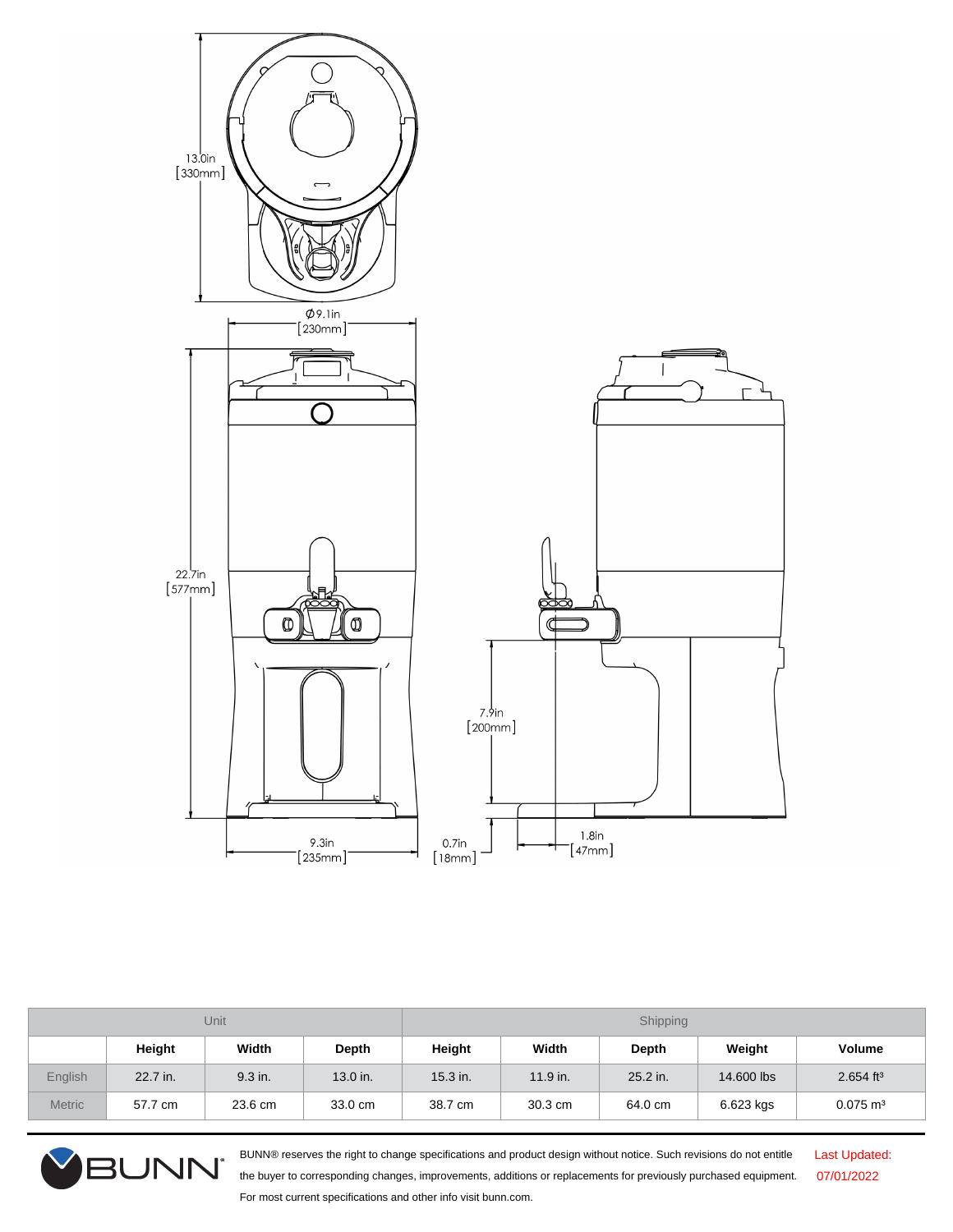## Related Products & Accessories:1.5Gal(5.7L) TF Srvr w/Base, DSG GEN3(42750.0200)





BUNN® reserves the right to change specifications and product design without notice. Such revisions do not entitle the buyer to corresponding changes, improvements, additions or replacements for previously purchased equipment. For most current specifications and other info visit bunn.com. Last Updated: 07/01/2022